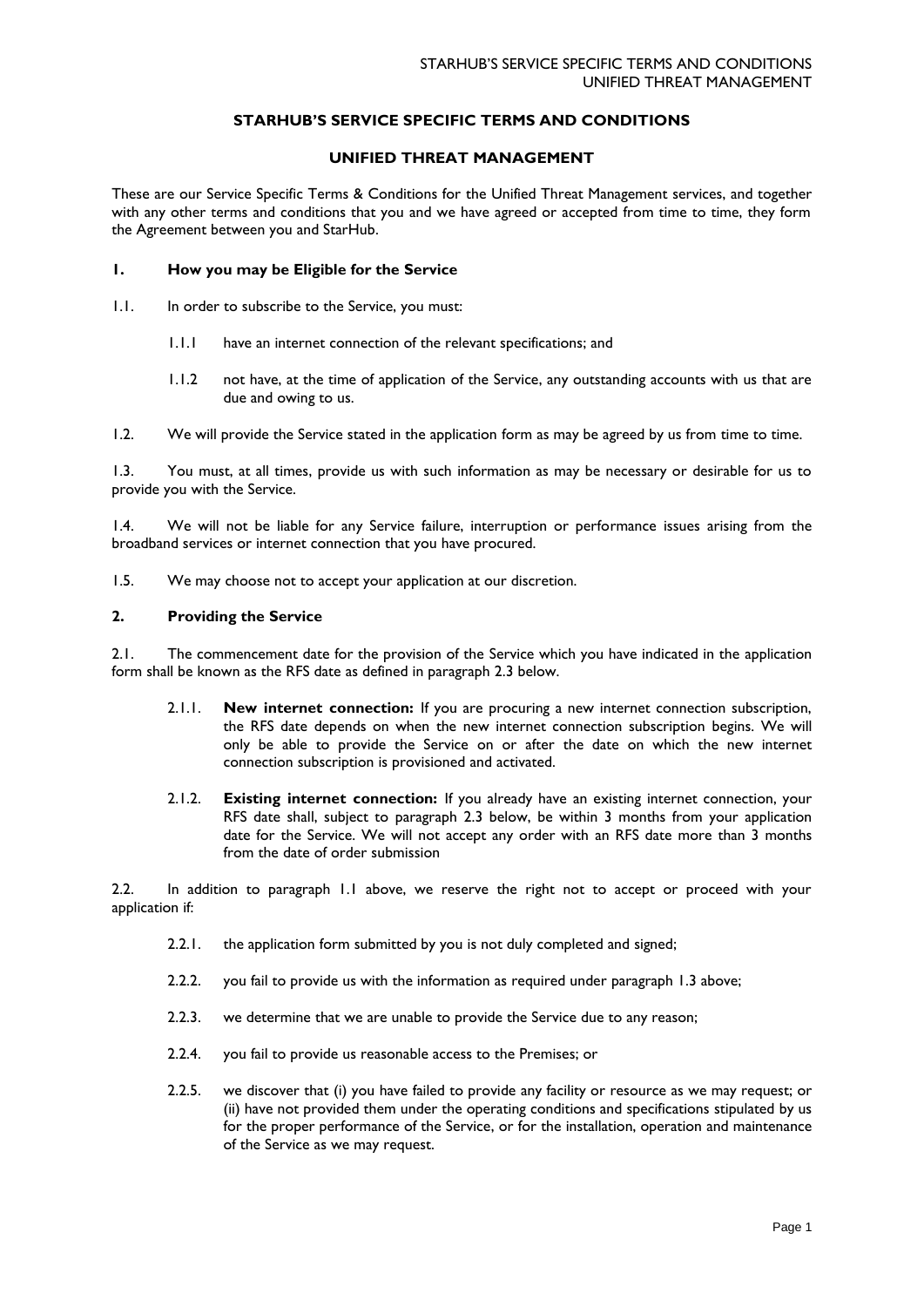2.3. When we accept your application form for the Service, we will notify you of the commencement date for the provision of the Service and this date will be known as the ready for service ("**RFS**") date. The RFS date will be stated in our application form. We reserve the right to change the RFS date without liability.

2.4. If we are unable to provide the Service by the RFS date, then you may either:

- 2.4.1. cancel that part of the Service which we are unable to provide by the RFS date, without being liable to pay any cancellation Charges; or
- 2.4.2. accept that part of the Service which we are ready to provide, and pay for the same at our prevailing rate(s).

This shall be your sole and exclusive remedy and you shall have no claim against us for our failure to provide the Service by the RFS date. We have no further liability to provide the Service by the RFS date.

2.5. If you request to defer the provision of the Service to a date after the RFS date we originally agreed to, you will be liable to pay a reservation fee at our prevailing rate(s).

2.6. If it is due to the failure to provision the first main line and if you accept that part of the Service which we are ready to provide and pay for the same at our agreed/prevailing rate(s), you will have no other claim against us for our failure to provide the Service on or before the RFS date.

2.7. If you cancel your application for the Service before the RFS date, you shall pay us our prevailing cancellation Charges (currently set at S\$300 inclusive of goods and services tax ("**GST**") or such other cancellation Charges as we may prescribe from time to time) per order.

2.8. We are responsible for the Service (including the rental of the CPE) to you. The point of demarcation for such responsibility is up to the CPE. We will not be responsible for any fault or issue that occurs beyond the CPE in your network. Where facilities and/or resources are provided by you, we will not be responsible for any fault or issue that occurs arising from such facilities and/or resources. During Service activation, we will reasonably endeavour to ensure that the policies you have requested and submitted to us have been implemented in the CPE.

2.9. We do not support any third-party equipment or services which you may choose to connect to the CPE, particularly the MSA appliances. You will need to engage other third-party suppliers to setup, configure/re-configure, reconnect, maintain or troubleshoot any issues related to such third-party equipment or services. If we consider it necessary to replace any of the CPE for any reason (e.g. due to device fault or obsolesce) we will only replace the relevant CPE, and not all the other third-party equipment and services connected to such CPE. In such event you may wish to arrange, at your own costs, for such third-party support to be present when our FE is at the site to reconnect and reconfigure such third-party services and equipment to the new MSA appliance. We will not be liable for any costs, expenses, disruptions, inconvenience, interference or interruptions or any losses that you may suffer arising from the replacement of the relevant MSA appliance with regard to such third-party equipment or services.

2.10. You must notify us in writing if we have failed to implement the policies you have submitted to us and which we accepted. We will correct our failures that have been brought to our attention at our own cost. The foregoing shall constitute our sole liability and your exclusive remedy for such failures.

2.11. Our business hours are from 9 am to 6 pm, Mondays-Fridays (excluding Saturdays, Sundays and public holidays). You may request for installation or relocation works to be carried out outside our business hours. In such case, we shall impose an additional one-time charge ("**Non-Working Hours Charge**") based on our prevailing after-office hours installation Charge. This Non-Working Hours Charge will still be imposed if you cancel or postpone an appointment less than 2 hours before the scheduled appointment time, or if you fail to grant us access or be present at the scheduled appointment time for our FE or contactors to carry out the necessary works.

### **3. Minimum Period of Service**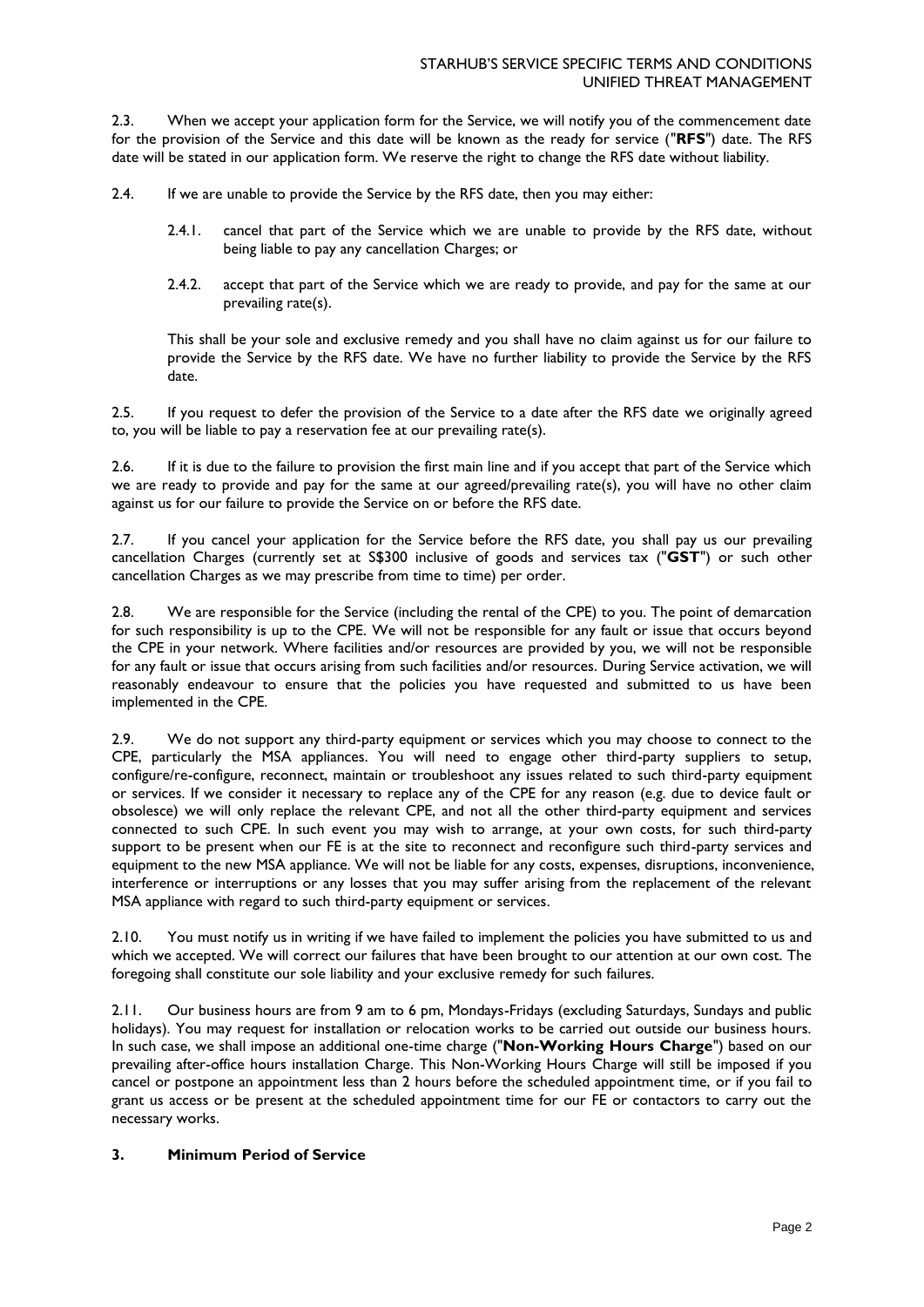3.1 The initial Minimum Period of Service for the Service is 24 continuous months (or such other period as may be agreed by us and stated in the application form) from the commencement date as determined in accordance with paragraph 4.1 below. Upon the expiry of the initial Minimum Period of Service, the Service will renewed automatically for one further successive period of 12 months unless either party gives the other party at least 30 days' written notice of termination prior to the expiry of the initial Minimum Period of Service. Such renewed term shall be considered a Minimum Period of Service.

3.2 In computing whether or not you have fulfilled the Minimum Period of Service, any period for which the Service is suspended or ceased will not be counted. If the Service is suspended or ceased and subsequently reactivated, the Minimum Period of Service will be automatically extended by such period of suspension or cessation.

3.3 If we agree to any changes to the Service as requested by you (including any upgrade to the Service) or the renewal of the Service, we are entitled to require the Minimum Period of Service to be re-commenced from the date the Service is changed or renewed.

3.4 For the purpose of the renewal or the re-contract, we may require that you change any existing CPE that you are using, or allow us to update or upgrade it as may be required.

### **4. Duration of Service**

4.1 The Service under this Agreement will commence on the RFS date as notified by us to you in accordance with paragraph 2.3 above.

4.2 This Agreement will continue until terminated according to the provisions of this Agreement.

4.3. If your Service is terminated or expired for any reason, the Service will be disabled and there will no further updates, upgrades, fixes, support or maintenance provided for the CPEs to continue with their functionalities in relation to threat or security management.

4.4. Upon termination of the Service, if we require, you will return the CPE to our specified address or dispose of it in such manner that we approve. If we do not require you to return or dispose of the CPE, you shall stop using the CPE immediately upon termination of the Service. Any continued use of the CPE by you shall be in breach of this Agreement and solely at your own risk. We will not be responsible or liable to you for any such use.

4.5. Promotion rates are applicable for a limited period of time only. At the end of the applicable Minimum Period of Service, the promotional rates shall not apply and the rates shall revert to our prevailing rates (i.e. non-promotional rates) for the renewals. Please contact your StarHub account manager early for renewals.

4.6. You cannot request for any Service suspensions even if your main line is suspended for any reason.

# **5. Scope of the Service**

5.1. We will provide the Service to you according to the particulars set out in the application form. We shall not be responsible if any of the particulars provided by you in the application form is incorrect, false and/or incomplete.

5.2. After the initial set up, you may request for changes (including a change in the configuration of your set up such as the connection and disconnection of any new or existing device, or a change in the number of users) in the Service from time to time through our business helpdesk. We will review each request and inform you if we would accept such request. We will charge you for any further requests exceeding 6 times made in a calendar year.

5.3. We will rent to you the CPE as part of the Service. You shall be responsible for the CPE in your possession and shall provide the appropriate space and power supply for the same. You shall house and use the CPE according to the device user guide given to you and our instructions. Any lost or damaged CPE and any replacement for such lost or damaged CPE shall be chargeable and such Charges shall be borne by you. You may contact our technical service support helpdesk if you face any hardware issues on the CPE.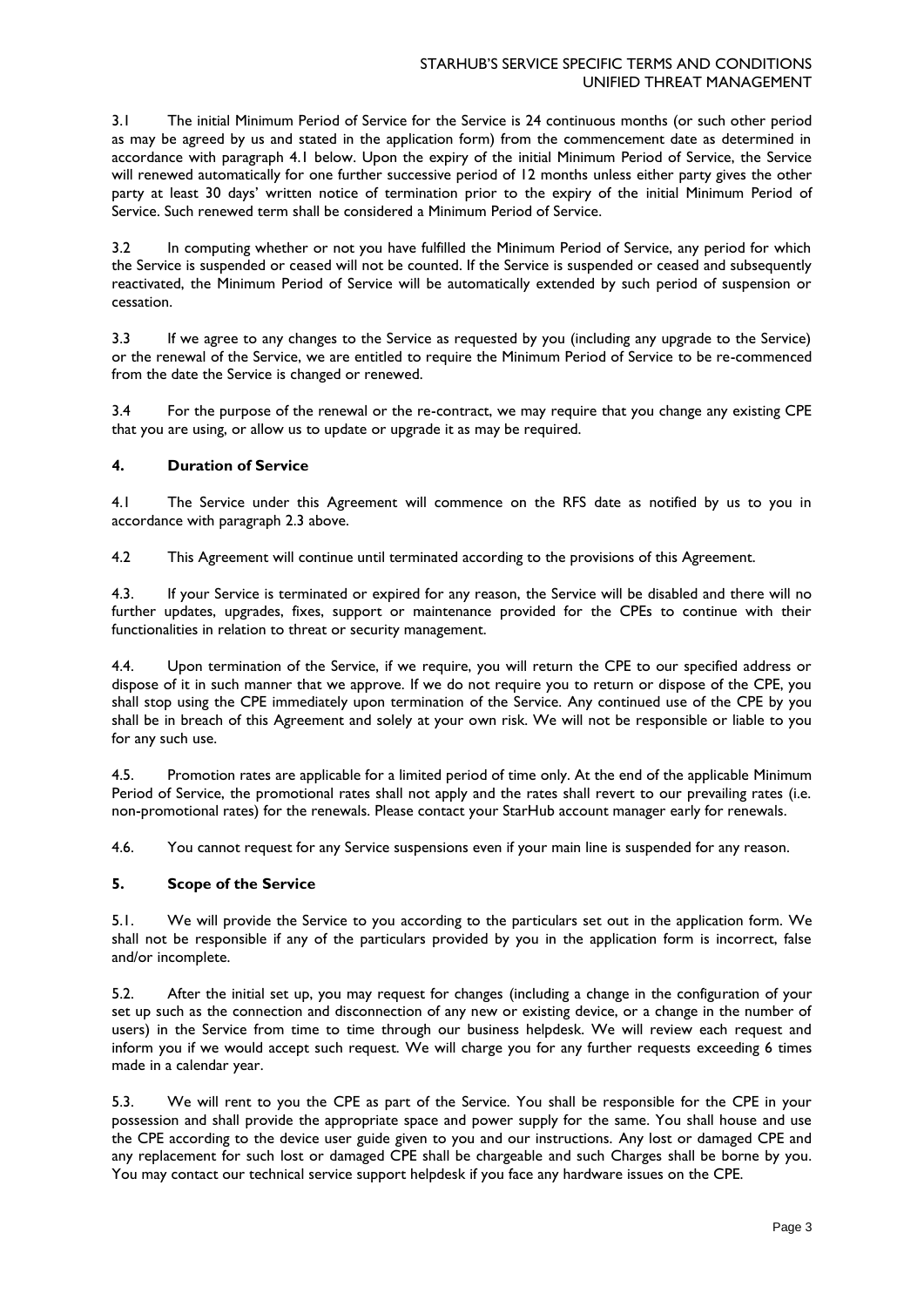5.4. Actual data transfer speeds for your internet connection service will differ after the MSA Service is turned on and is affected by various factors, including overall network traffic, performance and configuration of the MSA Service rules, type of data accessed, location and configuration of the accessed server and total number of users. We shall not be liable to you if you experience any degradation, interruption or interference of your internet connection for the duration of the Service.

5.5. To the fullest extent allowed by the law, we do not give any assurances, guarantees, or warranties, either express or implied, in relation to the use of the Service or the performance and/or condition of the internet connection. You acknowledge and accept that the performance of the Service is dependent and conditional on the performance of the internet connection that you use in relation to the Service.

5.6. If there is a reported faulty CPE, our FE will endeavour to restore your internet connection services first if the internet connection is provided by us. Subject to our supporting hours, our FE will then endeavour to restore the MSA Services, which may be carried out the next business day. If your internet connection is not provided by us, you will have to ensure that the internet connection issues are resolved before our FE can commence work on the restoration of the MSA Service.

5.7. As the MSA Service is a fully managed service, we will not release the password to the management portal to you.

### **6. General Charges**

6.1. The following are our general Charges that may be payable by you:

| <b>Description</b>                                                                                                                                                    | <b>Charges</b>                                                                 |
|-----------------------------------------------------------------------------------------------------------------------------------------------------------------------|--------------------------------------------------------------------------------|
| Cancellation<br>Charges<br>Order<br>(before Service is activated. For<br>the avoidance of doubt, early<br>termination Charges apply once<br>the Service is activated) | S\$160.50                                                                      |
| Additional Change Request - S\$160.50<br>Remote                                                                                                                       |                                                                                |
| Modification Charges - On-site                                                                                                                                        | S\$360.00 (Monday - Friday, 9am to 6pm)                                        |
|                                                                                                                                                                       | S\$572.00 (Monday - Friday, after 6pm; Saturday, Sunday & Public<br>Holidays)  |
| Charges                                                                                                                                                               | On-site Support or Installation S\$360.00 (Monday - Friday, 9am to 6pm)        |
|                                                                                                                                                                       | S\$572.00 (Monday - Friday, after 6pm; Saturday, Sunday & Public<br>Holidays)  |
| Replacement of Lost or Damaged S\$160.50 + hardware charges<br>Hardware Charges                                                                                       |                                                                                |
|                                                                                                                                                                       | You may enquire the cost of the hardware from your StarHub Account<br>Manager. |

Unless otherwise stated, all the above Charges include GST. We reserve the right to add, remove or change any of the Charges from time to time without prior notice. Please procure written confirmation from us on the Charges that would apply to you.

## **7. Additional Charges**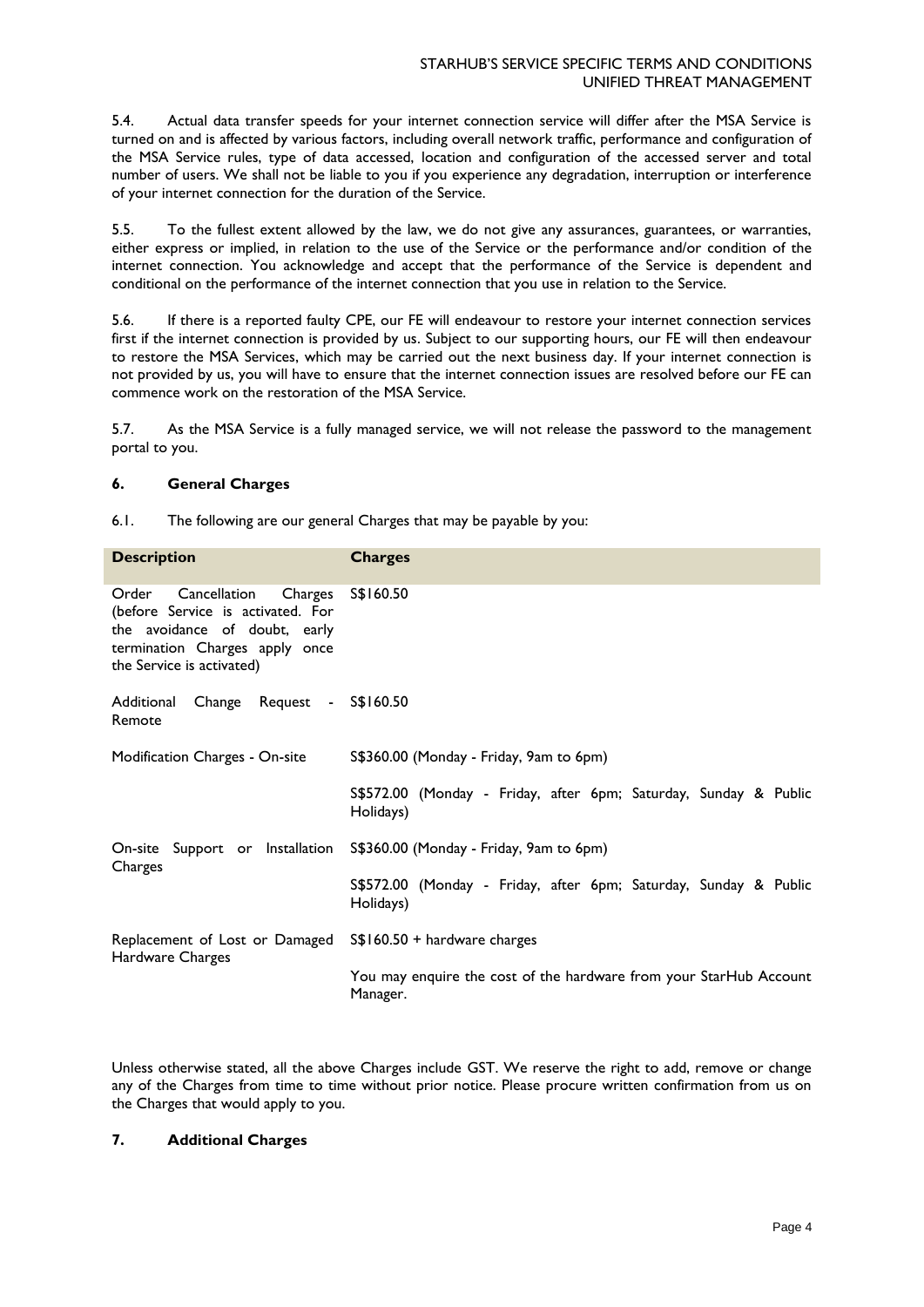7.1. Should you require any additional functional features in the MSA Services, you will need to submit a change management request to our StarHub business helpdesk. We will inform you whether or not we accept your request, and whether on-site support or remote configuration would be necessary to meet your request. Such request would be subject to our prevailing charges.

7.2. If you encounter performance issues in relation to the Services, you may inform us via our StarHub business helpdesk. We will then arrange for on-site support where we consider necessary and each occasion of on-site support will be subject to our prevailing Charges.

7.3. We will determine whether an on-site support is required based on the change request and reported issues relating to the Service. Additional on-site support requests are subject to our prevailing FE professional Charges as may be prescribed by us from time to time. A site survey may be required if the request requires our further evaluation. We will use our commercially reasonable endeavours to meet the date requested by you.

7.4. You may relocate your Service. Subject to your payment of our re-location Charges, we will relocate your CPE to the new site. Your existing contract will continue. You may contact our StarHub business helpdesk for relocation.

7.5. For Parallel Relocation, you will have to ensure that an internet connection has been set up at the new premises. We will relocate your MSA appliance to the new premises once the new internet connection is activated and you have provided us with such relevant information to do so (including the new IP Address).

7.6. If you do not have an internet connection at the new premises during the Minimum Period of Service or if you wish to terminate the Service due to any delay in the provisioning of the main line, this shall constitute termination of the existing Services and our early termination Charges shall apply.

# **8. License Agreement**

8.1. You and your users agree to be bound by the end-user license agreement ("**EULA**") of the main MSA product or service provider ("**Provider**"). By signing up and using the Service, you are deemed to have accepted in full the terms of the Provider's EULA, and any amendment or updates thereafter. You may request a copy of the EULA from your account manager. If you do not accept the terms, we are unable to provide the Services to you.

# **9. Liability**

9.1. The MSA appliance and Service (including any installation or support Service) are provided to you on an "as is" and "as available" basis. You agree that you use the MSA appliance, Service or rely on any Content obtained through the Service at your sole risk. To the fullest extent allowed by the law, we do not give any assurances, guarantees, or warranties, either express or implied, in relation to such MSA appliance, Service or Content. The entire risk as to the quality, selection and performance of the Service is with you. You agree that no vendor can assure complete security and nothing in this Agreement or elsewhere shall be construed to imply a security guarantee or assurance. You further acknowledge the nature and volume of malicious and unwanted electronic content, undesirable data or software and unauthorised users (e.g. hackers). You accept that we do not warrant that the Service or any part of it (i) will be complete, free from errors or interruptions; (ii) will detect and/or address any or all malicious code, threat, or vulnerability (including security threat or vulnerability); or (iii) will keep your network or computer systems completely secure, free from intrusions, security breaches, unauthorised access, vulnerabilities, viruses, malicious or unwanted electronic content.

9.2. The manufacturer's warranty (if any) will be voided and we will bear no responsibility if the Service, or the CPE upon which the Provider's software is authorised to be used (i) has been altered, except by the Provider or its authorised representative; (ii) has not been installed, operated, repaired, updated to the latest version, or maintained according to instructions supplied by the Provider; (iii) has been subjected to abnormal physical or electrical stress, misuse, negligence, or accident; or (iv) is licensed for beta, evaluation, donation, free, trial, testing or demonstration purposes or is provided without us charging a service fee.

9.3. To the maximum extent permitted by law and notwithstanding anything to the contrary stated in the Agreement, we, our Affiliates and the Providers are not liable under any contract, negligence, tort, strict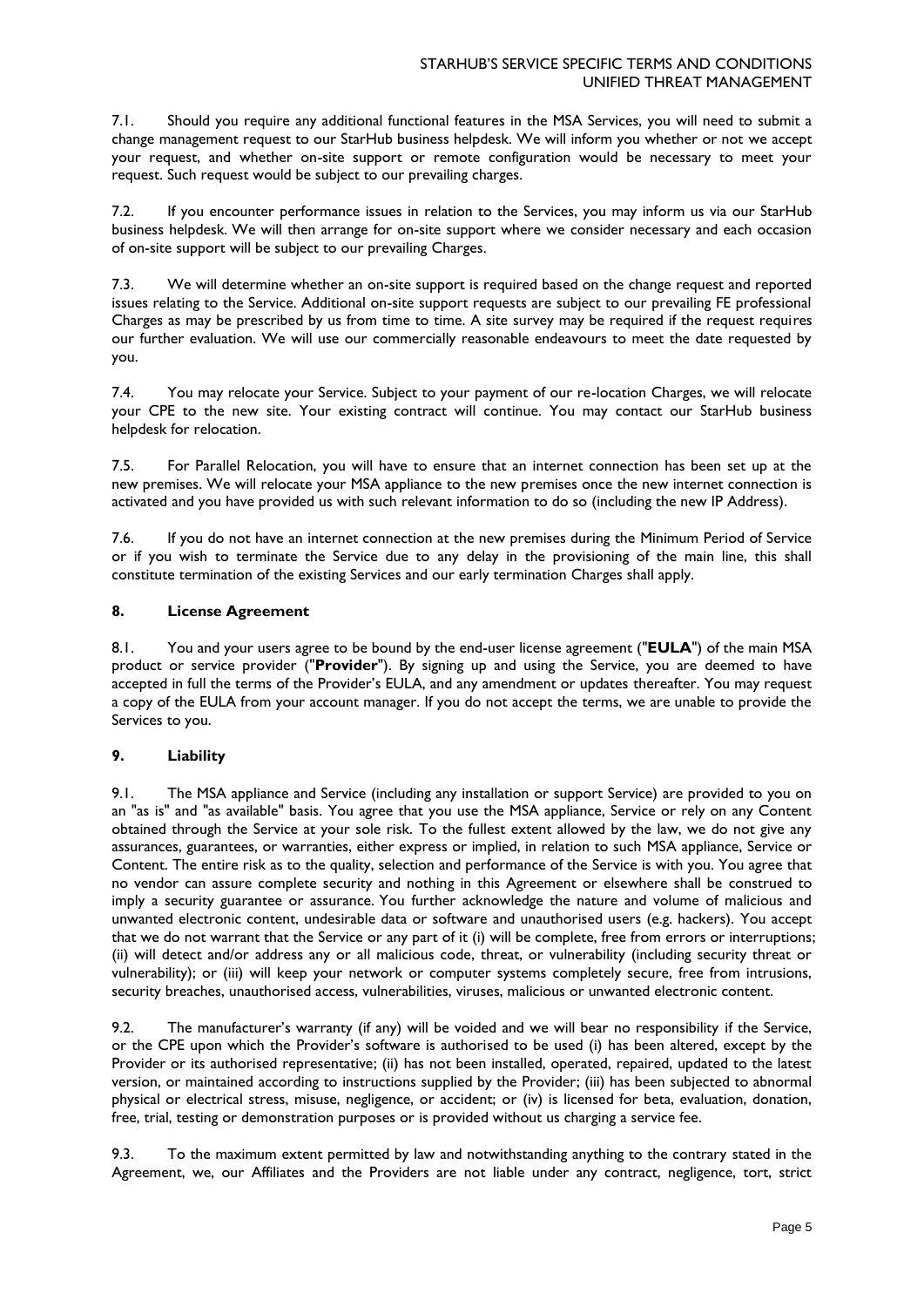liability, infringement or other legal or equitable theory for any loss of use of the Service or any damages of any kind, whether direct, special, incidental or consequential (including damages for loss of goodwill, loss of profit, loss of opportunity, loss or damage related to use of the product or Service in connection with high risk activities, de-installation and installation fees and costs, damage to personal or real property, work stoppage, computer failure or malfunction, computer security breach, computer virus infection, loss of information or data contained in, stored on, or integrated or bundled with any Service) resulting from the use of the Service, even if we, our Affiliates and/or the Providers have been advised of the possibility of such loss or damages. Our entire liability and your sole and exclusive remedy is the repair, replacement or refund of the defective or non-conforming MSA appliance or Service as determined by us.

### **10. Ending the Service**

10.1. In addition to the rights either party may have against the other party under this Agreement for any antecedent breach of this Agreement and subject to the provisions of this paragraph 10, this Agreement or the Service hereunder may be terminated by either party giving at least 30 days' written notice to the other party. You may provide your notice of termination to your StarHub account manager or our StarHub business helpdesk. If you have subscribed for the Service under a promotion, and you terminate any other Services that we have provided to you under that promotion, we will also terminate the Service.

10.2 If you give us notice that ends during the applicable Minimum Period of Service or before the Agreement expires pursuant to paragraph 10.1 above, you must immediately pay us the early termination Charges equivalent to:

- 10.2.1 the aggregate of the monthly recurring Charges (including rental charges, where applicable) for the remainder of the unfulfilled Minimum Period of Service; and
- 10.2.2 where relevant, any and all amounts that may be imposed on us by any third party arising from and/or in connection with the termination.

#### **11. Meanings**

This paragraph 11 sets out how certain words and phrases are used in this Agreement. Terms used but not defined in these Service Specific Terms & Conditions shall have the respective meanings given to them in the Business General Terms & Conditions.

#### **What these words mean in this Agreement**

11.1. "**CPE**" refers to the customer premises equipment provided by us under this Agreement installed or to be installed at the Premises and which you use to obtain the Services, which shall include MSA appliances.

11.2 "**EULA**" shall have the meaning set out in paragraph 8.1.

11.3. "**FE**" refers to field engineer.

11.4. "**Firewall Policy**" or "**rule**" refers to a set of rules that enable firewall that controls incoming and outgoing network traffic based on a set of rules.

11.5. "**Gateway Antivirus**" refers to network security appliances that provide integrated antivirus security on the appliance to block potential threats before reaching the network. Gateway antivirus allows corporate and enterprise to check for viruses at the application layer using a web-based scanning service.

11.6. "**GST**" shall have the meaning set out in paragraph 2.7.

11.7. "**MSA appliance**" means the specific equipment required for the MSA Service.

11.8. "**Network Firewall**" refers to CPE designed to examine network traffic using policy statements (rule set) to block unauthorised access while permitting authorised communications to or from a network or electronic equipment.